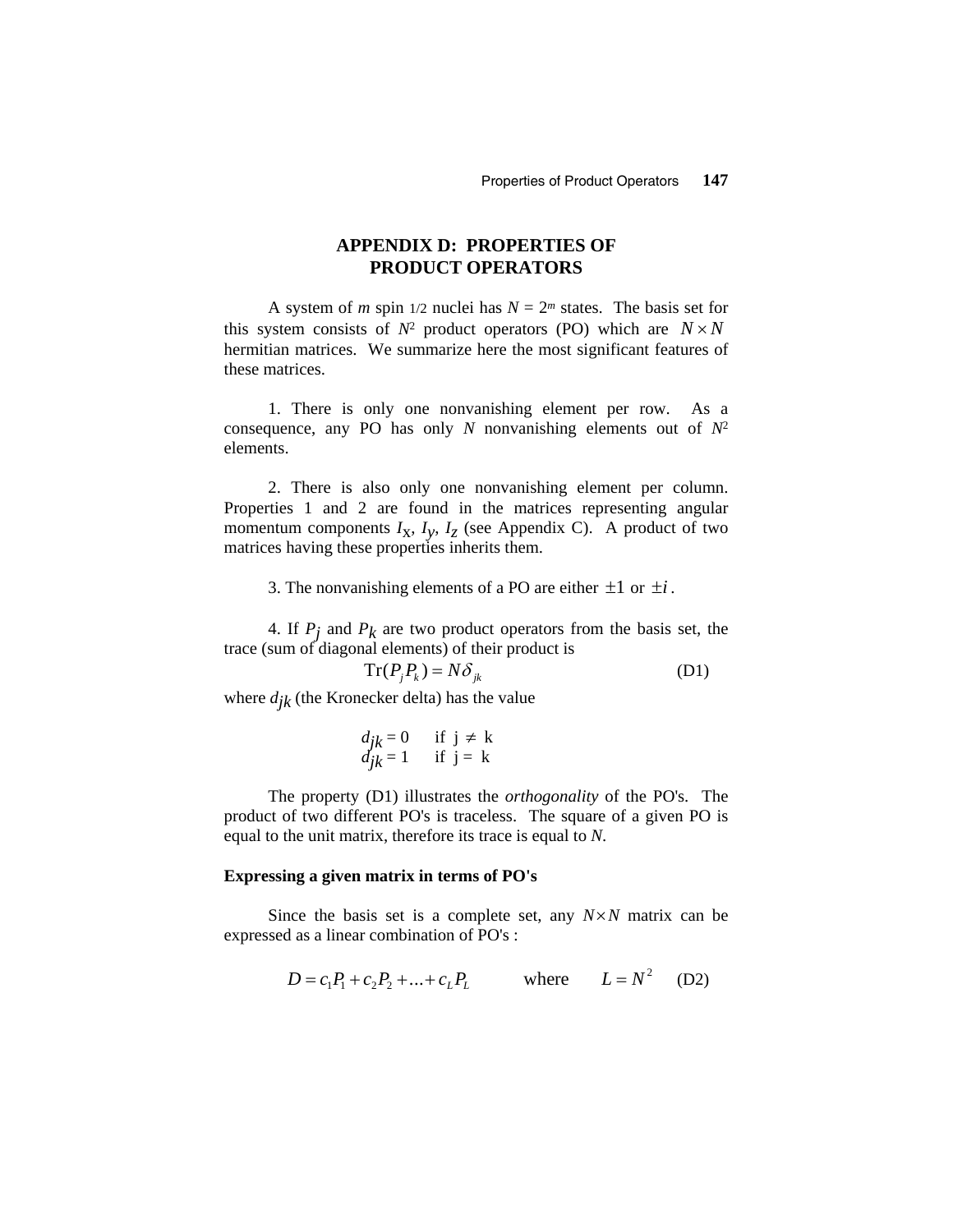Given the matrix  $D$ , the coefficients  $c_j$  can be determined using the orthogonality relation (D1).

$$
Tr(DP_j) = \sum_{k=1}^{m} c_k Tr(P_k P_j) = \sum_{k=1}^{m} c_k N \delta_{kj} = N c_j
$$
 (D3)

Therefore

$$
c_j = \frac{1}{N} \text{Tr}(DP_j) \tag{D4}
$$

In the PO treatment of NMR sequences we do not have to go through the routine described above since we start with the density matrix expressed in terms of PO's and we have rules for any rotation or evolution which give the new density matrix also expressed in terms of PO's. For the same reason, we do not need to know the PO's in their matrix form in order to operate with them.

The complete basis set for  $m = 2$  ( $N = 4$ ) is given in table II.1. We give in the following pages a few examples of PO's in matrix form for  $m = 3$  ( $N = 8$ ) and for  $m = 4$  ( $N = 16$ ). At the end of this appendix a computer program can be found (written in BASIC) which can help generate all the product operators for  $n = 2$ , 3, or 4.

In all the matrices given below as examples, the dots represent zeros.

| $[111] =$ |                                                                                                                                                                                | $1 \cdot 1 \cdot 1 \cdot 1 \cdot 1 \cdot 1 \cdot 1$<br>$\vert \cdot \vert$ 1 $\vert$<br>$\left  \cdot \right $ $\cdot$ $\left  \cdot \right $ |                                        | and the control of the con- |          |                                   |                          | $[11y] =$ | $\cdots$ $\cdots$ $\cdots$ | $\sim 100$ km s $^{-1}$                                                                                                                |               |                                                     |                 |                                                                                                                                                                                                                                                                                                                                                                                                                                                                         |               |  |
|-----------|--------------------------------------------------------------------------------------------------------------------------------------------------------------------------------|-----------------------------------------------------------------------------------------------------------------------------------------------|----------------------------------------|-----------------------------|----------|-----------------------------------|--------------------------|-----------|----------------------------|----------------------------------------------------------------------------------------------------------------------------------------|---------------|-----------------------------------------------------|-----------------|-------------------------------------------------------------------------------------------------------------------------------------------------------------------------------------------------------------------------------------------------------------------------------------------------------------------------------------------------------------------------------------------------------------------------------------------------------------------------|---------------|--|
|           |                                                                                                                                                                                | 1.1.1.1.1.1<br>$\left[ ., ., ., ., ., 1, . \right]$<br>$\left[\begin{array}{ccccccccccccc} . & . & . & . & . & . & . & 1\end{array}\right]$   |                                        |                             | $\cdots$ | $\sim$                            |                          |           | $\mathbf{1}$               | $\mathbf{i}$                                                                                                                           | $\mathcal{L}$ | ÷.                                                  | and the control |                                                                                                                                                                                                                                                                                                                                                                                                                                                                         |               |  |
| $[z11] =$ | $\begin{vmatrix} 1 & 1 & 1 \end{vmatrix}$<br>$\vert \cdot \vert$ $\vert$ $\vert$ $\vert$<br>$\begin{bmatrix} 1 & 1 & 1 \end{bmatrix}$<br>$\mathbf{1}$ .<br>handi a shekarar 19 | $\sim 10^{-11}$                                                                                                                               | 1<br>$\sim$ $\sim$<br>$\sim$ 100 $\mu$ |                             | $\cdot$  | $\sim 10^{-11}$ .<br>$\mathbf{1}$ | $\overline{\phantom{a}}$ | $[1y1] =$ | $\sim$<br>$i$ .<br>$\sim$  | $\sim$<br>$\begin{array}{ccc} i & . & . & . \\ . & . & . & . \end{array}$<br>$\mathcal{L}^{\text{max}}$ and $\mathcal{L}^{\text{max}}$ |               | $\ddot{\phantom{0}}$<br>$\sim$ $\sim$<br>$\ddot{i}$ | $\sim 10$       | $\mathbb{E}[\mathbb{E}[\mathbb{E}[\mathbb{E}[\mathbb{E}[\mathbb{E}[\mathbb{E}[\mathbb{E}[\mathbb{E}[\mathbb{E}[\mathbb{E}[\mathbb{E}[\mathbb{E}[\mathbb{E}[\mathbb{E}[\mathbb{E}[\mathbb{E}[\mathbb{E}[\mathbb{E}[\mathbb{E}[\mathbb{E}[\mathbb{E}[\mathbb{E}[\mathbb{E}[\mathbb{E}[\mathbb{E}[\mathbb{E}[\mathbb{E}[\mathbb{E}[\mathbb{E}[\mathbb{E}[\mathbb{E}[\mathbb{E}[\mathbb{E}[\mathbb{E}[\mathbb{E}[\mathbb{$<br>$\mathbf{z} = \mathbf{z} - \mathbf{z}$<br>$i$ | $\sim$ $\sim$ |  |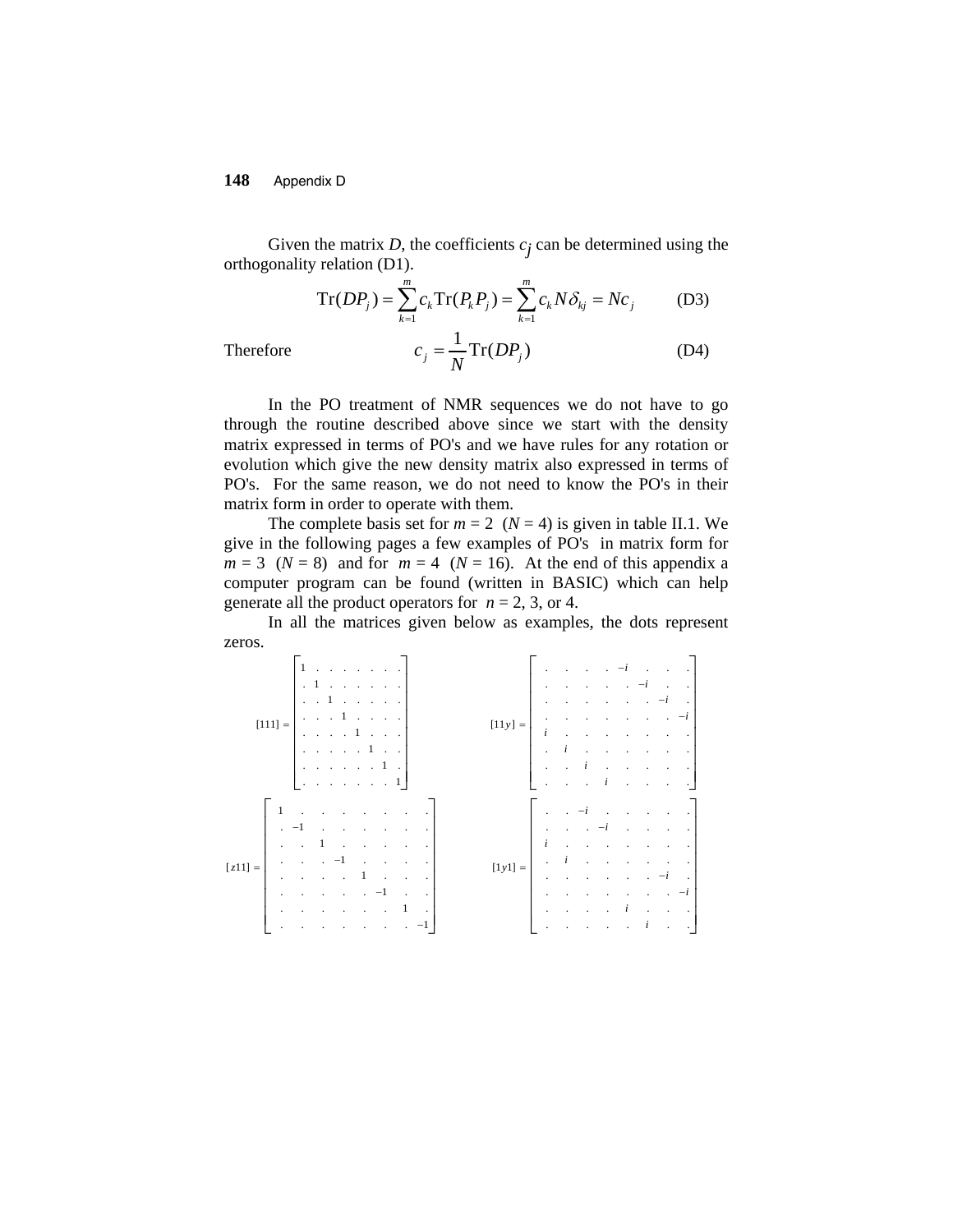### Properties of Product Operators



149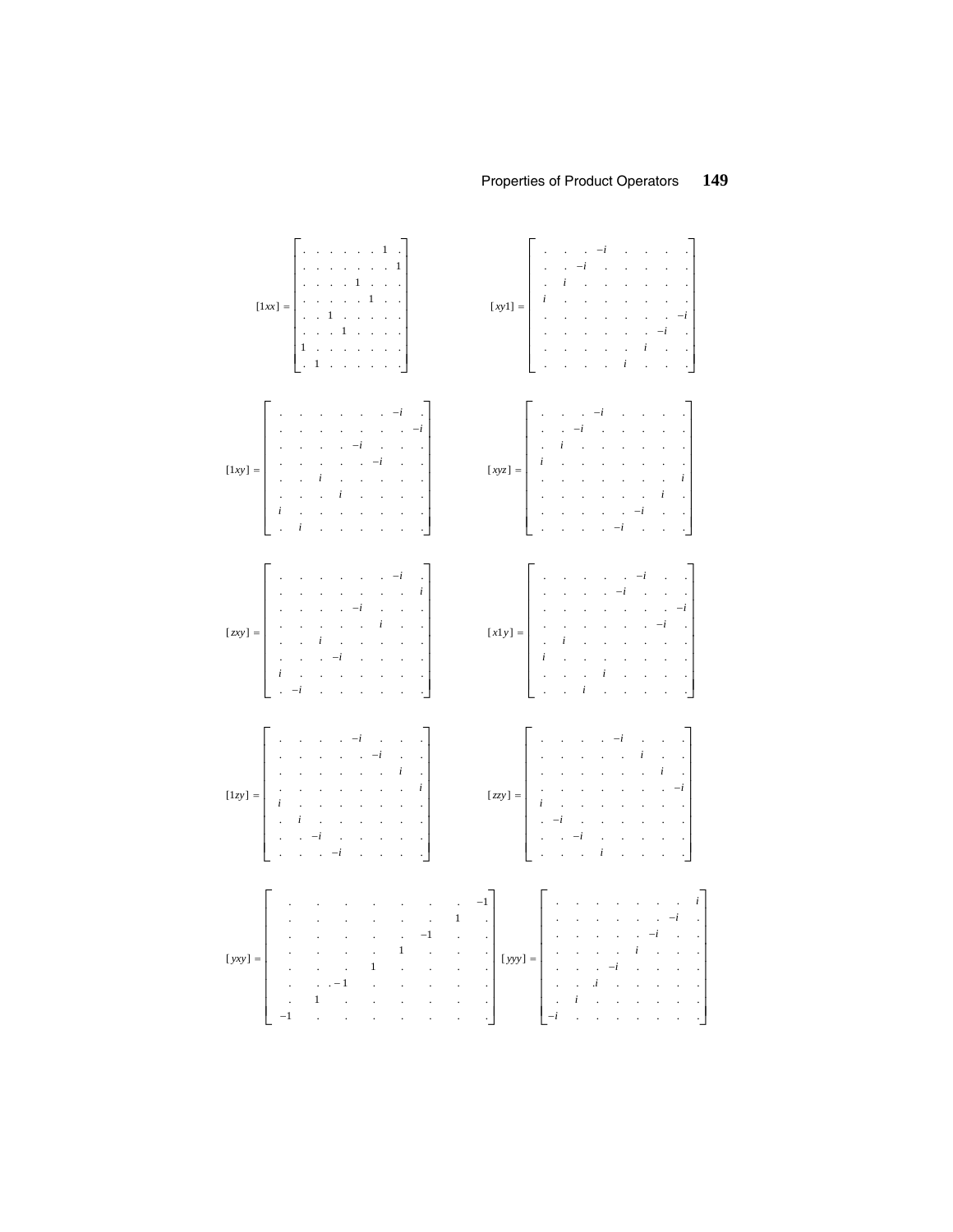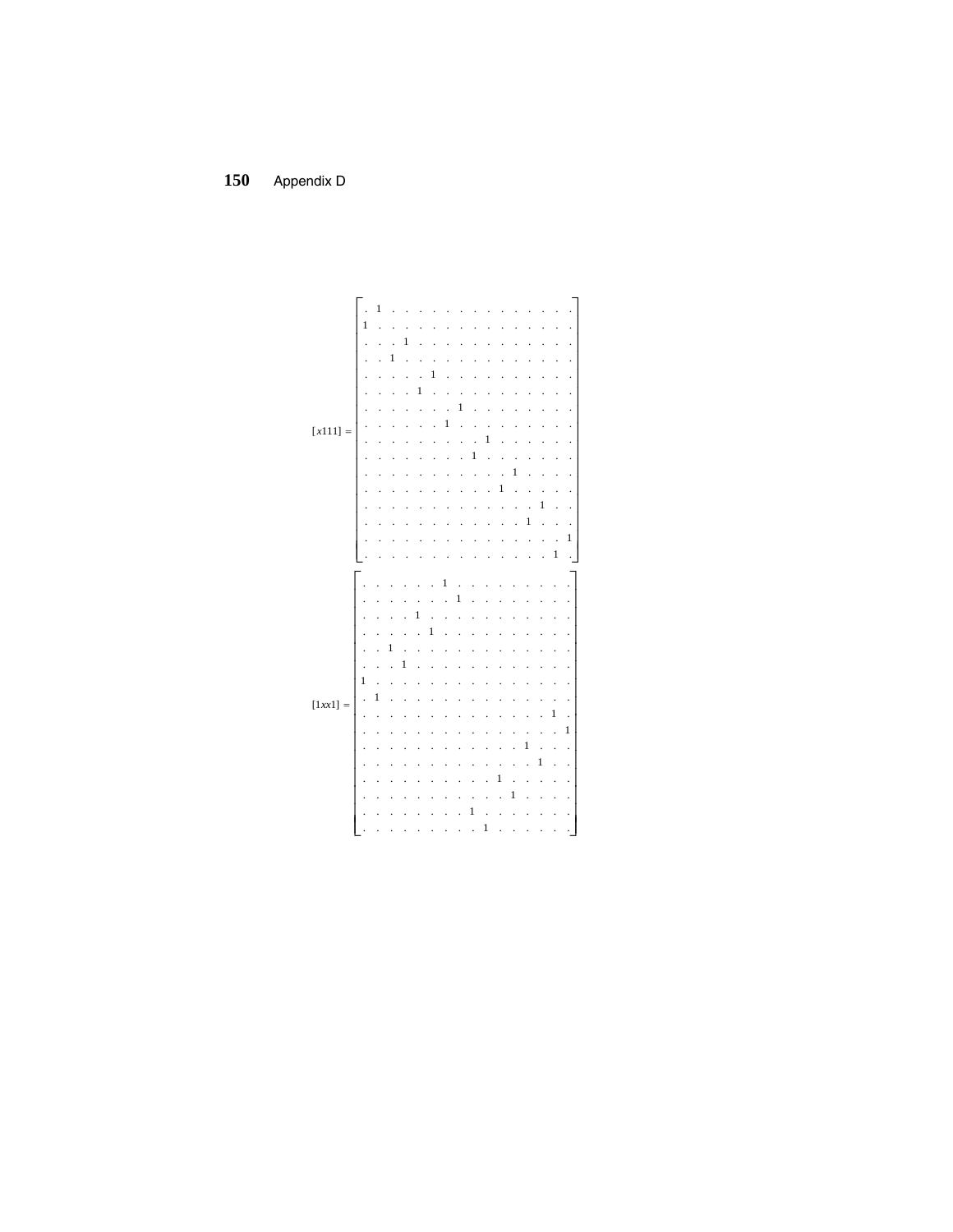# Properties of Product Operators 151

|            |           |   | ı |  |   |   |   |  |   |   |   |           |
|------------|-----------|---|---|--|---|---|---|--|---|---|---|-----------|
|            |           | i |   |  |   |   |   |  |   |   |   |           |
|            | $\dot{i}$ |   |   |  |   |   |   |  |   |   |   |           |
|            |           |   |   |  |   |   |   |  |   |   |   | í         |
|            |           |   |   |  |   | ı |   |  |   |   |   |           |
|            |           |   |   |  | i |   |   |  |   |   |   |           |
|            |           |   |   |  |   |   |   |  |   |   |   |           |
|            |           |   |   |  |   |   |   |  |   |   |   |           |
| $[xyz1] =$ |           |   |   |  |   |   |   |  |   |   |   |           |
|            |           |   |   |  |   |   |   |  |   |   |   |           |
|            |           |   |   |  |   |   |   |  |   |   |   |           |
|            |           |   |   |  |   |   |   |  |   |   |   |           |
|            |           |   |   |  |   |   |   |  |   |   |   |           |
|            |           |   |   |  |   |   |   |  |   |   |   | $\dot{i}$ |
|            |           |   |   |  |   |   |   |  |   |   | i |           |
|            |           |   |   |  |   |   |   |  |   | i |   | ï         |
|            |           |   |   |  |   |   |   |  | i |   |   |           |
|            |           |   |   |  |   |   |   |  |   |   |   |           |
|            |           |   |   |  |   |   |   |  |   |   |   |           |
|            |           |   |   |  |   |   |   |  |   |   |   |           |
|            |           |   |   |  |   |   |   |  |   |   |   |           |
|            |           |   |   |  |   |   |   |  |   |   |   |           |
|            |           |   |   |  |   |   |   |  |   |   |   |           |
|            |           |   |   |  |   | Ī |   |  |   |   |   |           |
|            |           |   |   |  |   |   |   |  |   |   |   |           |
|            | $\it i$   |   |   |  |   |   |   |  |   |   |   |           |
|            |           |   |   |  |   |   |   |  |   |   |   |           |
|            |           |   | ı |  |   |   |   |  |   |   |   |           |
|            |           |   |   |  |   |   |   |  |   |   |   |           |
| $[z1yz] =$ |           |   |   |  |   |   |   |  | I |   |   |           |
|            |           |   |   |  |   |   |   |  |   |   |   |           |
|            |           |   |   |  |   |   |   |  |   |   |   |           |
|            |           |   |   |  |   |   |   |  |   |   | i |           |
|            |           |   |   |  |   |   |   |  |   |   |   | i         |
|            |           |   |   |  |   |   |   |  |   |   |   |           |
|            |           |   |   |  |   |   | i |  |   |   |   |           |
|            |           |   |   |  |   |   |   |  |   |   |   |           |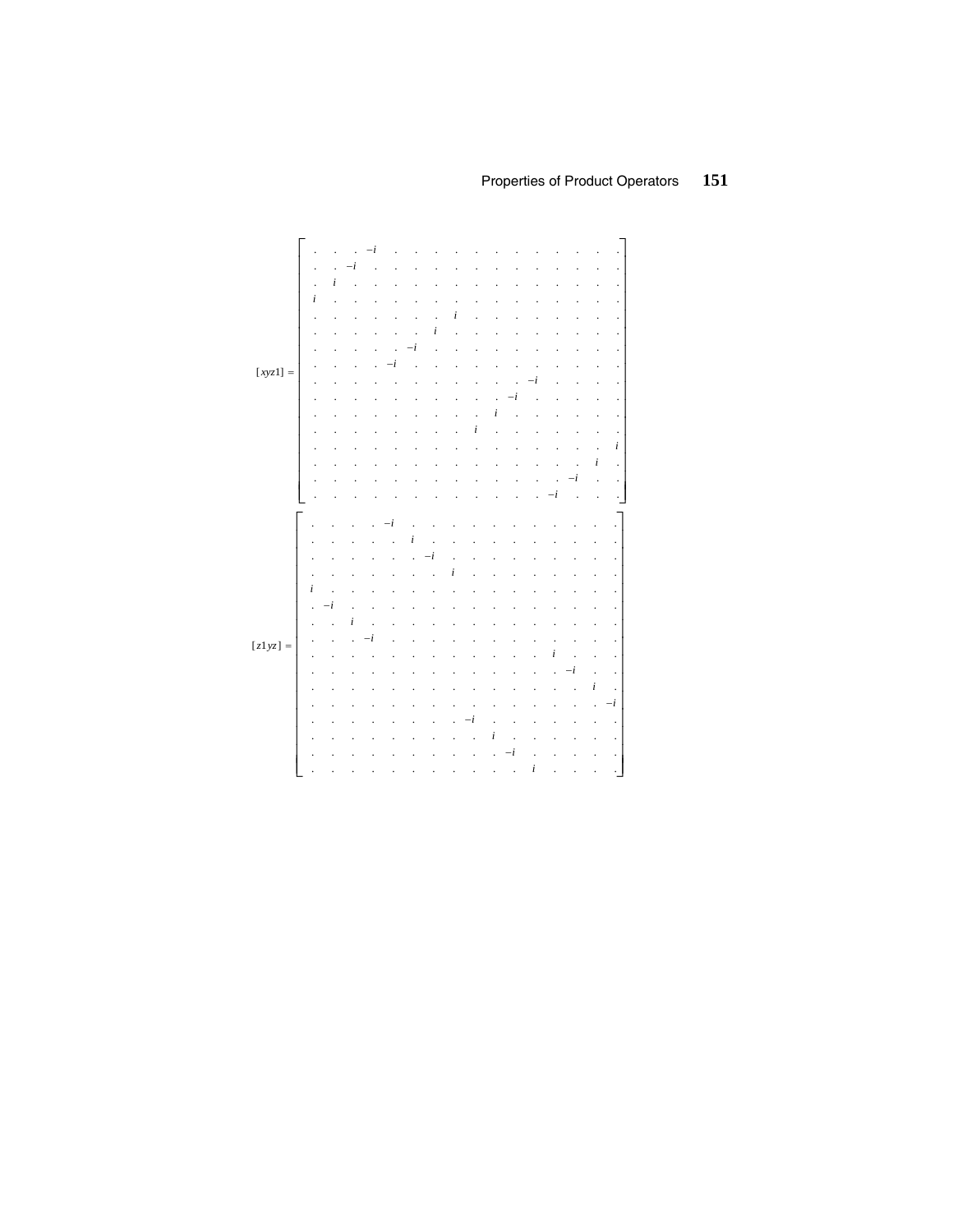

All the product operators sampled in this appendix have been calculated with the program POP (Product OPerators) listed on the following pages. It is written in BASIC, Version CPM-86, Rev.5.22 by Microsoft.

- 10 REM-PROGRAM "POP" CALCULATES AND PRINTS THE
- 11 REM-BASIC OPERATORS ACCORDING TO SORENSEN-
- 12 REM-ERNST FOR A SYSTEM OF TWO, THREE, OR FOUR
- 13 REM- SPIN 1/2 NUCLEI
- 20 DIM D%(256,16), N%(256,16), F%(256), J%(4), J\$(4)
- 25 DIM B\$(256), A(16, 16), B(16, 16)
- 30 PRINT "NUMBER OF SPIN 1/2 NUCLEI (2,3,OR 4)"
- 40 INPUT NN%
- 45 IF NN%>4 THEN NN%=4
- 46 IF NN%<2 THEN NN%=2
- 50 REM-NUMBER OF STATES
- 60 NS%=2^NN%
- 65 IF NN%=2 THEN B\$="14 seconds"
- 66 IF NN%=3 THEN B\$="38 seconds"
- 67 IF NN%=4 THEN B\$="2 min 46 s"
- 68 PRINT "Please wait ";B\$
- 70 GOSUB 940
- 71 REM-All product operators are now calculated and labeled
- 75 PRINT" MENU"
- 76 PRINT"
- 78 PRINT " A Display a specified product operator"
- 80 PRINT " B Display all product operators"
- 82 PRINT " C Print a specified product operator (hard copy)"
- 84 PRINT " D Print all product operators (hard copy)"
- 86 PRINT " E Express a matrix in terms of product operators"
- 88 PRINT "F Same as E but printed (hard copy)"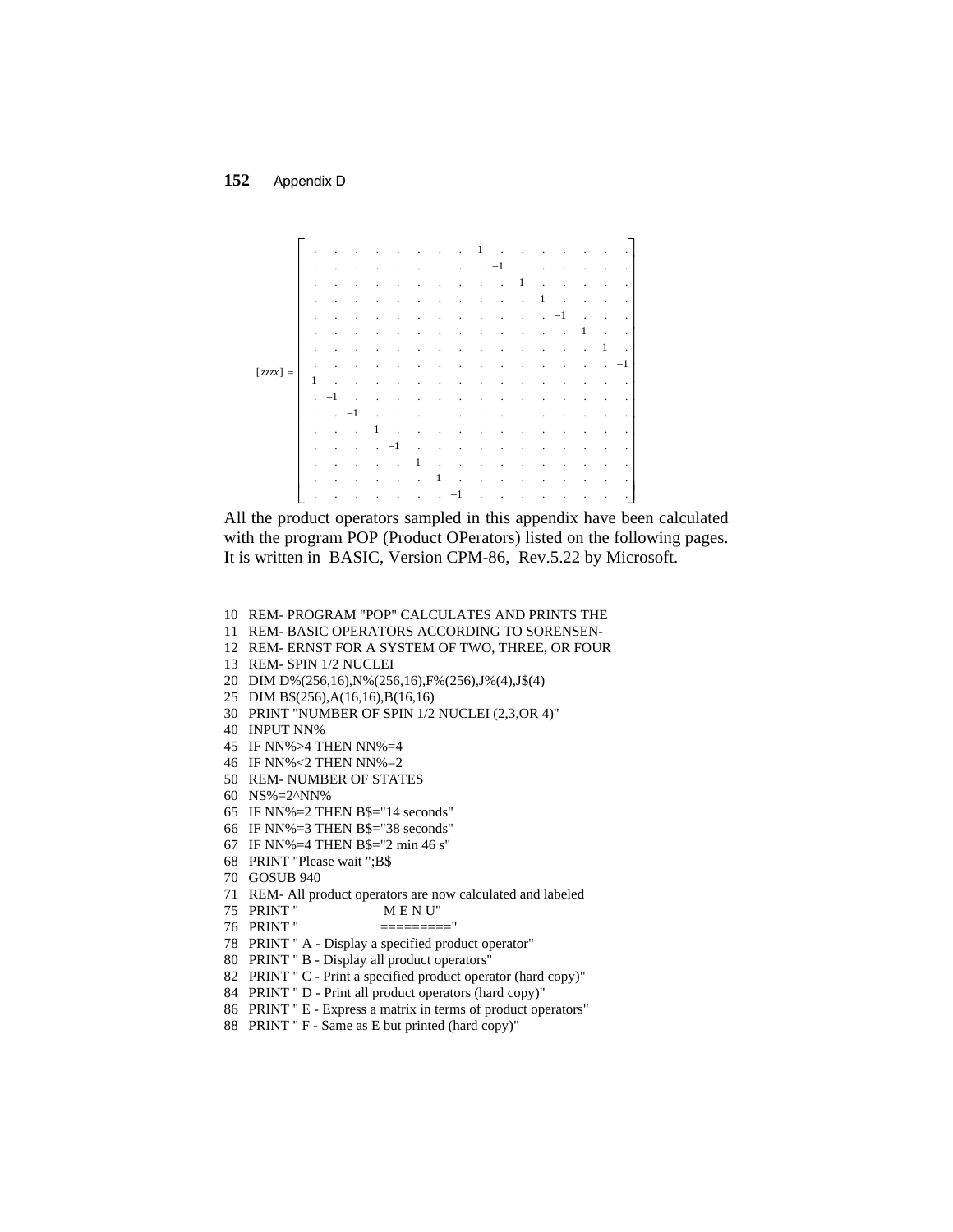118 PRINT " X - Exit MENU" 120 M%=14 125 FOR I%=1 TO M% : PRINT : NEXT I% 130 INPUT MENU\$ 135 IF MENU\$="A" THEN GOSUB 4050 137 IF MENU\$="B" THEN GOSUB 4000 139 IF MENU\$="C" THEN GOSUB 4050 141 IF MENU\$="D" THEN GOSUB 4000 143 IF MENU\$="E" THEN GOSUB 4500 145 IF MENU\$="F" THEN GOSUB 4500 170 PRINT " Do you want to join the MENU again ? (Y or N)" 175 INPUT A\$ 180 IF A\$="Y" THEN 75 935 END 940 REM- Subroutine 940-3650 to calculate all PO for given NN% 945 REM- Zero order product operator (unit matrix) 950 FOR M%=1 TO NS% 955 N%(0,M%)=M% 960 D%(O,M%)=1 965 MEXT M% 970 F%(0)=0 975 REM- First order product operators Ix, Iy, Iz 980 FOR K%=1 TO NN% 985 K1%=2^(K%-1) : K2%=K1%\*K1% 990 F%(K2%)=0 : F%(2\*K2%)=1 : F%(3\*K2%)=0 995  $M\% = 1 : SG\% = 1$ 1000 FOR C%=1 TO K1% 1010 N%(K2%,M%)=M%+SG%\*K1% 1020 N%(2\*K2%,M%)=M%+SG%\*K1% 1030 N%(3\*K2%,M%)=M% 1040 D%(K2%,M%)=1 1050 D%(2\*K2,M%)=-SG% 1060 D%(3\*K2%,M%)=SG% 1070 M%=M%+1 1080 NEXT C% 1090 SG%=-SG% 1100 IF M%<=NS% THEN 1000 1100 NEXT K% 2000 REM- Second order base operators (Two factor PO's) 2010 FOR KA%=1 TO NN%-1 2020 FOR KB%=KA%+1 TO NN% 2030 FOR JA%=1 TO 3 2040 FOR JB%=1 TO 4 2050 K2A%=4^(KA%-1) 2060 K2B%=4^(KB%-1) 2070 SA%=JA%\*K2A% : SB%=JB%\*K2B% 2080 GOSUB 5000 2090 NEXT JB% 2100 NEXT JA%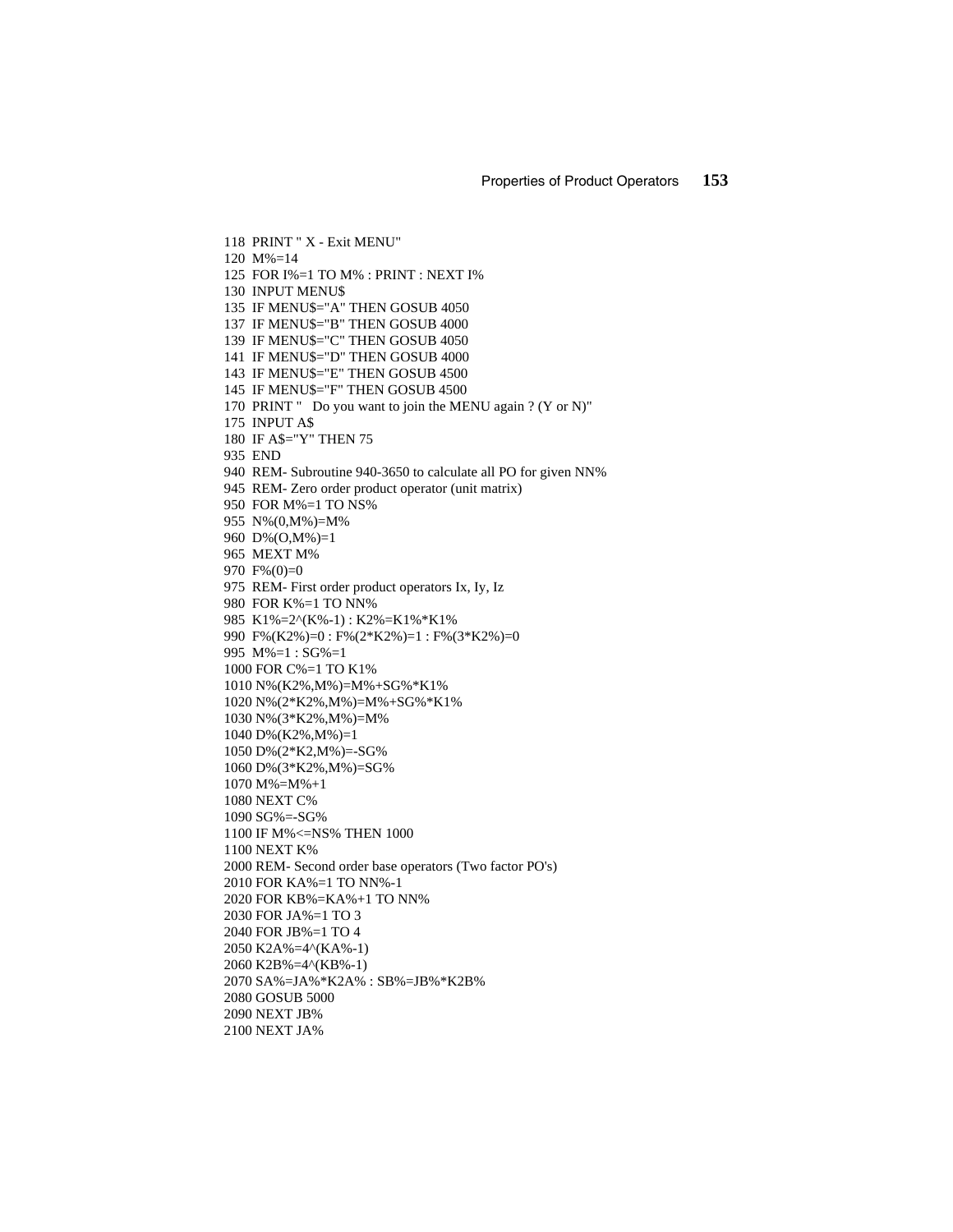2110 NEXT KB% 2120 NEXT KA% 3000 REM- Three factor product operators 3010 IF NN%<3 THEN 3625 3020 FOR KC%=1 TO NN%-2 3030 FOR KD%=KC%+1 TO NN%-1 3040 FOR KB%=KD%+1 TO NN% 3050 FOR JC%=1 TO 3 3060 FOR JD%=1 TO 3 3070 FOR JB%=1 TO 3 3080 K2C%=4^(KC%-1) : K2D%=4^(KD%-1) : K2B%=4^(KB%-1) 3090 SC%=JC%\*K2C% : SD%=JD%\*K2D% : SB%=JB%\*K2B% 3100 SA%=SC%+SD% 3100 GOSUB 5000 3120 NEXT JB% 3130 NEXT JD% 3140 NEXT JC% 3150 NEXTKB% 3160 NEXT KD% 3170 NEXT KC% 3500 REM- Four factor product operators 3510 IF NN%<4 THEN 3625 3520 FOR JC%=1 TO 3 3530 FOR JD%=1 TO 3 3540 FOR JE%=1 TO 3 3550 FOR JB%=1 TO 3560 SA%=JC%+4\*JD%+16\*JE% 3570 SB%=64\*JB% 3580 GOSUB 5000 3590 NEXT JB% 3600 NEXT JE% 3610 NEXT JD% 3620 NEXT JC% 3625 REM- Operator labeling 3630 FOR S%=0 TO NS%^2-1 3635 GOSUB 3900 3637 NEXT S% 3640 REM- All product operators are now calculated and labeled 3641 REM- Arrays d(s,m,), n(s,m), F(s) and B\$(s) are filled 3650 RETURN 3900 REM- Subroutine 3900-3045 generates label, given s 3901 B\$="[" 3904 R%=S% 3908 FOR I%=1 TO NN% 3912 J%(I%)=R%-4\*INT(R%/4) 3916 R%=INT(R%/4) 3920 IF J%(I%)=0 THEN J\$(I%)="1" 3924 IF J%(I%)=1 THEN J\$(I%)="x" 3928 IF J%(I%)=2 THEN J\$(I%)="y"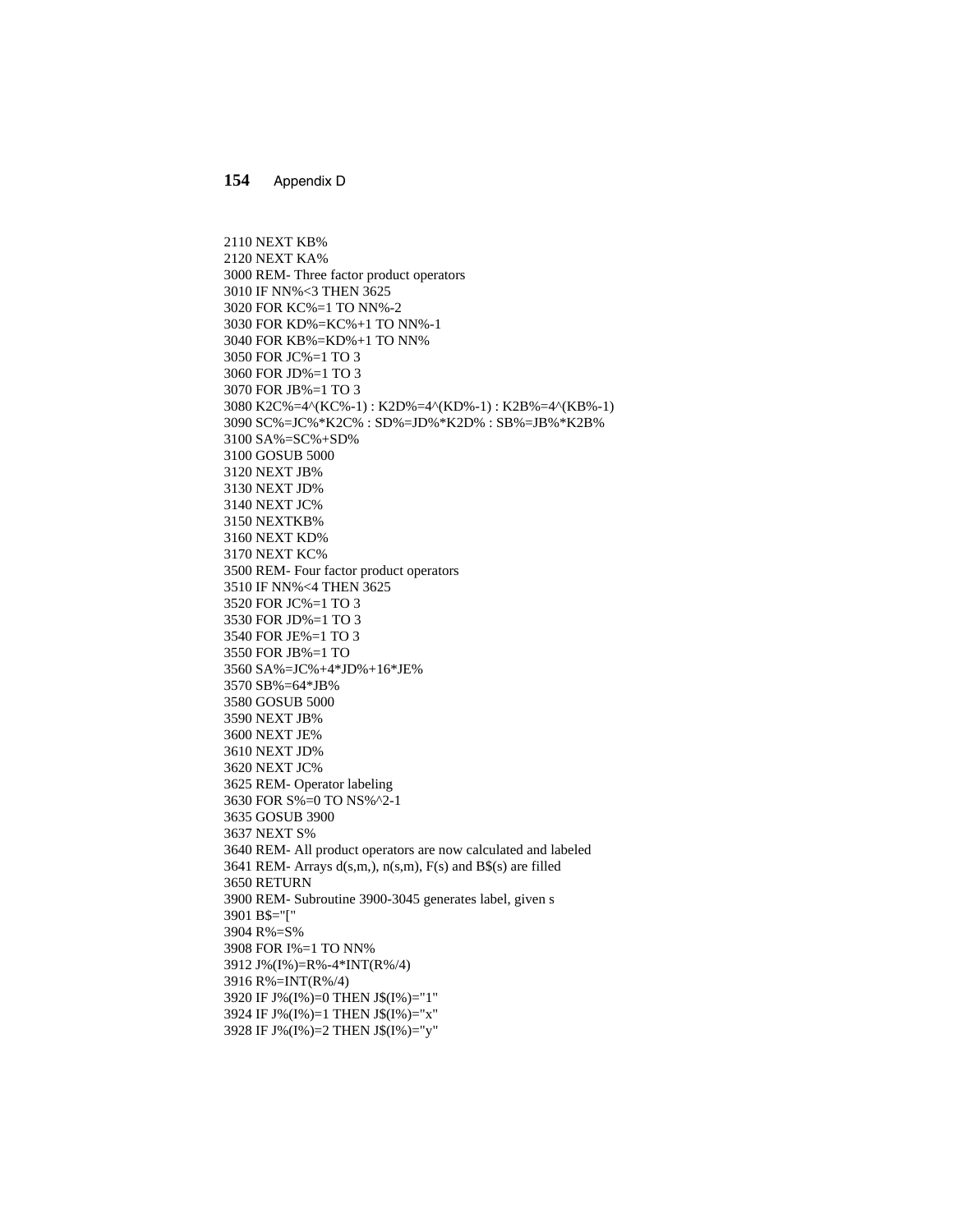3932 IF J%(I%)=3 THEN J\$(I%)="z" 3936 B\$=B\$+J\$(I%) 3940 NEXT I% 3943 B\$=B\$+"]" 3945 RETURN 3950 REM- Subroutine 3950-3995 generates s, given label 3952 P=0 : S%=0 3955 FOR I%=1 TO NN% 3960 IF J\$(I%)="1" THEN J%(I%)=0 GOTO 3985 3965 IF J\$(I%)="X" THEN J%(I%)=1 GOTO 3985 3970 IF J\$(I%)="Y" THEN J%(I%)=2 GOTO 3985 3975 IF J\$(I%)="Z" THEN J%(I%)=3 GOTO 3985 3980 P=1 : GOTO 3995 3985 S%=S%+4^(I%-1)\*J%(I%) 3990 NEXT I% 3995 RETURN 4000 REM- Subroutine 4000-4040 to output all product operators 4005 IF MENU\$="D" THEN MENU\$="C" 4010 FOR S%=0 TO NS%^2-1 4020 GOSUB 4155 4030 NEXT S% 4040 RETURN 4050 REM- Subroutine 4050-4110 to output one specified PO 4051 PRINT "Please label desired product operator, e.g. "; 4052 IF NN%=2 THEN B\$="X,Y or 1,Z etc." 4053 IF NN%=3 THEN B\$="X,Y,Z or 1,X,Y etc." 4054 IF NN%=4 THEN B\$="X,Y,X,Z or X,Y,Z,1 etc." 4055 PRINT B\$ 4056 PRINT " then press RETURN" 4060 IF NN%=2 THEN INPUT J\$(1),J\$(2) 4070 IF NN%=3 THEN INPUT J\$(1),J\$(2),J\$(3) 4080 IF NN%=4 THEN INPUT J\$(1),J\$(2),J\$(3),J\$(4) 4090 GOSUB 3950 4095 IF P>0 THEN 4105 4100 GOSUB 4155 : GOTO 4107 4105 PRINT : PRINT : PRINT "Please try again " 4107 PRINT "Do you want another ? (Y or N)" 4108 INPUT A\$ : IF A\$="Y" THEN 4050 4110 RETURN 4155 REM- Subroutine 4155-4275 to display or print on PO, given s 4160 PRINT : PRINT B\$(S%)+" =" : PRINT 4166 IF MENU\$="C" THEN 4167 ELSE 4170 4167 LPRINT : LPRINT B\$(S%)+" =" : LPRINT 4170 FOR M%=1 TO NS% 4180 FOR I%=1 TO N%(S%,M%)-1 4190 PRINT " ."; 4195 IF MENU\$="C" THEN 4196 ELSE 4200 4196 LPRINT " ."; 4200 NEXT I%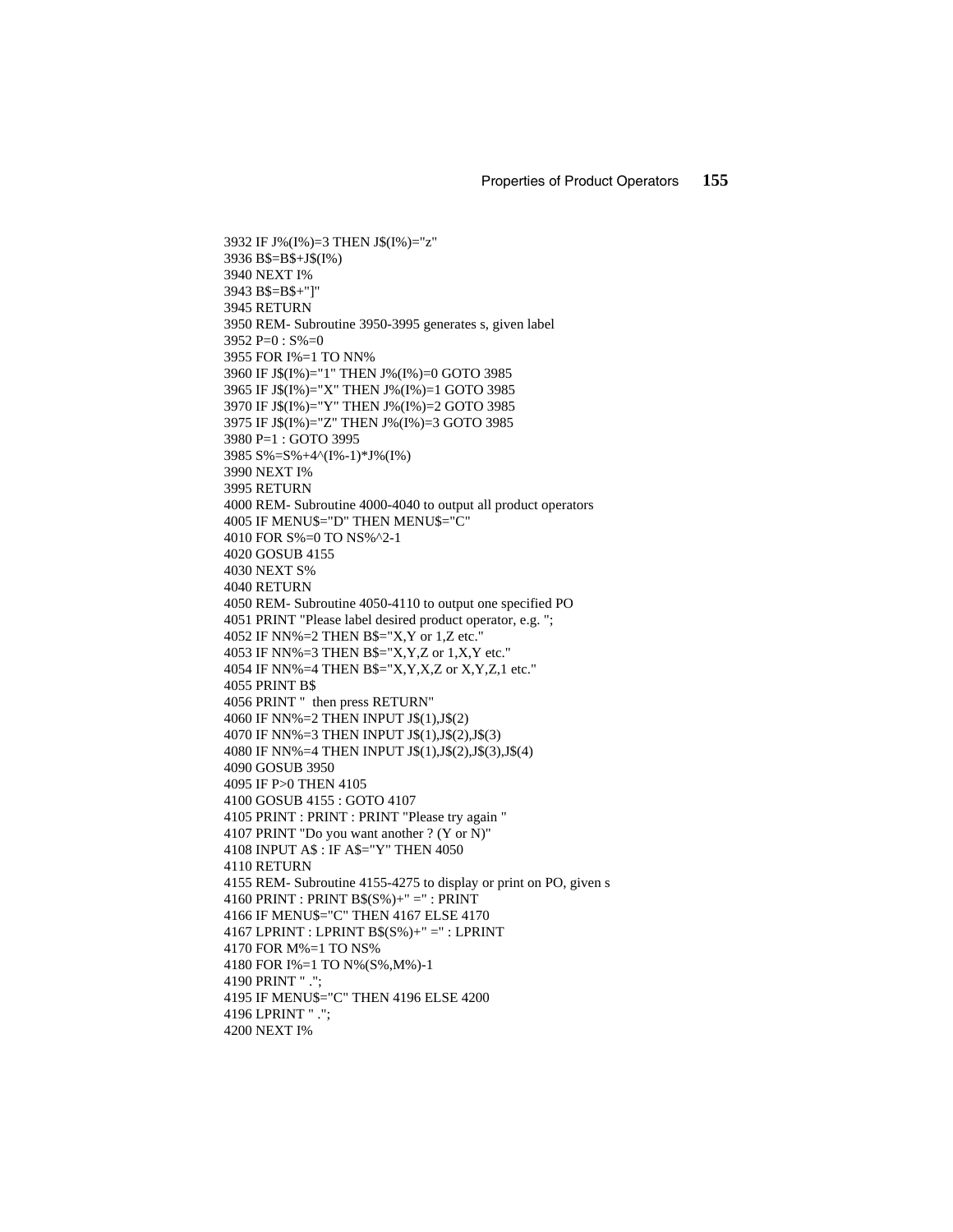4210 D%=D%(S%,M%) 4220 GOSUB 5300 4230 PRINT D\$; 4235 IF MENU\$="C" THEN 4236 ELSE 4240 4236 LPRINT D\$; 4240 FOR I%=N%(S%,M%)=1 TO NS% 4250 PRINT " ."; 4255 IF MENU\$="C" THEN 4256 ELSE 4260 4256 LPRINT " ."; 4260 NEXT I% 4265 PRINT 4266 IF MENU\$="C" THEN LPRINT ELSE 4270 4270 NEXT M% : PRINT : PRINT 4272 IF MENU\$="C" THEN 4273 ELSE 4275 4273 LPRINT : LPRINT 4275 RETURN 4400 PRINT "Do you want another ? (Y or N)" : INPUT H\$ 4410 IF H\$="Y" THEN 4002 4500 REM- Subroutine 4500-4790 to express a given matrix 4501 REM- in terms of product operators 4530 FOR M%-0 TO NS% : FOR N%=0 TO NS% 4540 A(M%,N%)=0 : B(M%,N%)=0 4550 NEXT N% : NEXT M% 4555 PRINT "How many nonvanishing elements in the matrix ?" 4556 INPUT N 4560 PRINT "For every nonvanishing element in your matrix" 4561 PRINT "  $d(m,n) = a + i * b$ " 4562 PRINT "please enter: m, n, a, b then press RETURN" 4569 FOR I%=1 TO N 4570 INPUT M%,N%,A,B 4580 A(M%,N%)=A : B(M%,N%)=B 4590 NEXT I% 4600 T\$="Your matrix has the following non-zero elements" 4601 PRINT T\$ 4601 IF MENU\$="F" THEN LPRINT T\$ 4610 FOR M%=1 TO NS% : FOR N%=1 TO NS% 4620 IF A(M%,N%)=0 THEN IF B(M%,N%)=0 THEN 4640  $4625 B\$ ="+i\*" : B=B(M%,N%) 4626 IF B<0 THEN B=-B : B\$="-i\*" 4630 PRINT "d("M%","N%")=", A(M%,N%),B\$;B 4635 IF NEMU\$="F" THEN 4636 ELSE 4640 4636 LPRINT "d("M%","N%")=", A(M%,N%),B\$;B 4640 NEXT N% : NEXT M% 4645 PRINT : PRINT : PRINT "Your matrix =" 4646 IF MENU\$="F" THEN 4647 ELSE 4650 4647 LPRINT : LPRINT : LPRINT "Your matrix =" 4650 FOR S%=0 TO NS%^2-1 4660 R%=1-F%(S%) 4665  $CR=0$ :  $CI=0$